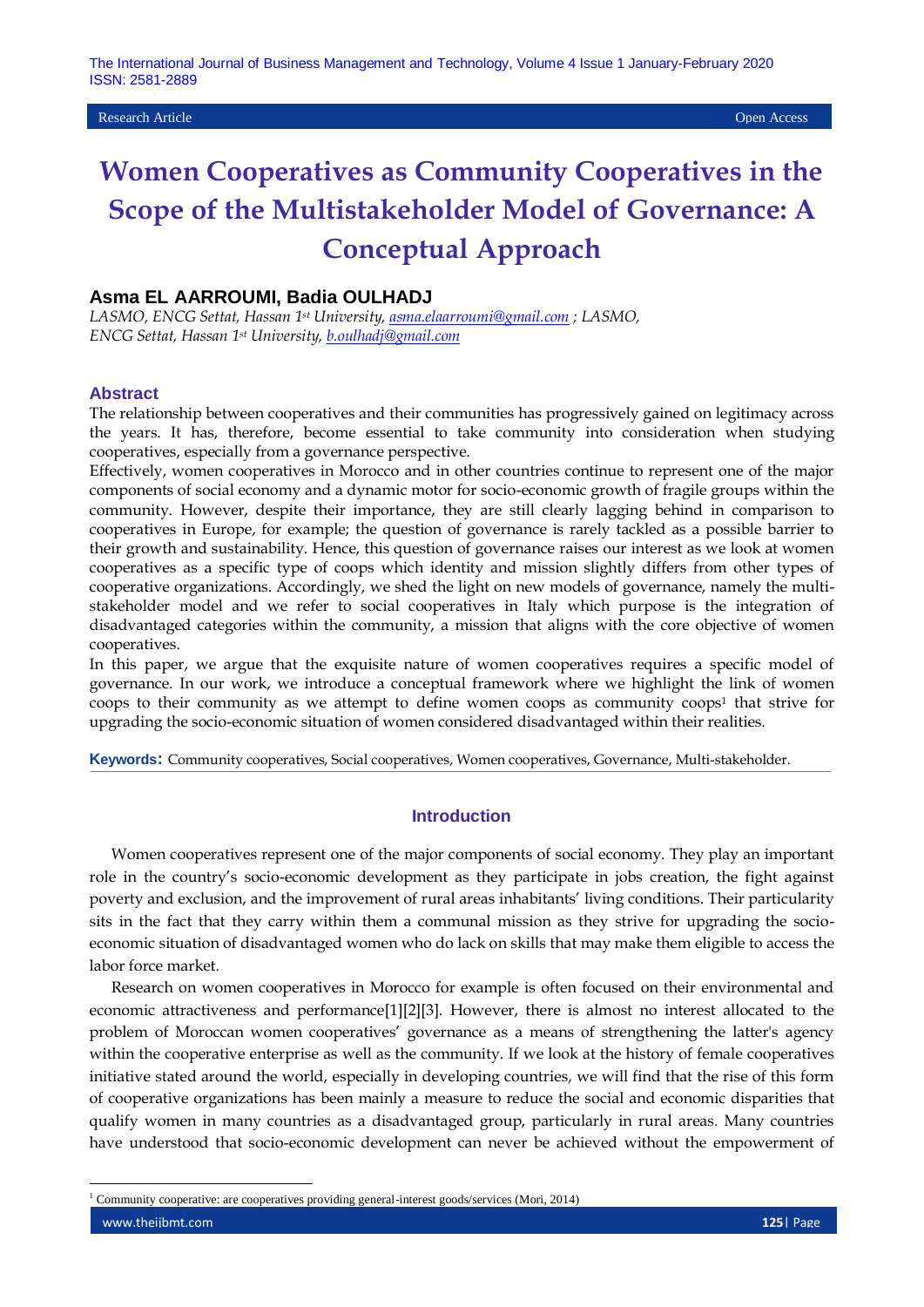vulnerable groups. In fact, the question of "why women cooperatives have been created?" must always be the landmark that guides all initiatives and policies related to organizations as specific as women cooperatives.

Research on women cooperatives identified, in addition to technical failures related to difficulties in supply, marketing and under-equipment, other weaknesses that hinder these entities' growth and sustainability. The obstacles may be summed in the effect of social norms that restrain women's role in the society into the household, organizational failure and illiteracy[4]. Hence, it becomes obvious that the issues that stimulated the formation of female cooperatives, in the scope of broad business models, continue to persist. In this case, questioning current practices becomes inevitable: How legitimate is it to treat women cooperatives like any other type of cooperative organization? What makes women cooperatives different than other types of cooperatives? Are traditional governance practices applicable to the special form of women cooperatives?

This question of governance raises our interest as we look at new models, namely the multi-stakeholder model that appeared in Italy in the last few decades of the 20th century and which depicted new standards tailored initially to match the particular genesis of social cooperatives, based namely on the involvement of various stakeholders in governance<sup>2</sup> (employees, consumers, donors, and other members of the community). In this perspective, we refer to social cooperatives in Italy, particularly, Type B, which purpose is the integration of disadvantaged categories within the community, a mission that aligns with the core objective of women cooperatives. To understand the similarity between women cooperatives and social cooperatives, in the aim of justifying the necessity to consider particular governance practices that apply best to these entities" specificity, we shed the light on the concept of "Community cooperatives" anchored in the postulate that certain types of cooperatives maintain a special bon with their communities, and there, must be tackled differently.

Our work, hence, suggests a new frame of reference for women cooperatives that leverages their communal mission beyond the conventional restrictions limiting their core purpose to social justice. In our work, we introduce a conceptual framework where we highlight the exquisite link and relationship between the cooperative and its environment as we attempt to define women cooperatives as community cooperatives3 that strive for upgrading the socio-economic situation of disadvantaged women who do not have enough skills that make them eligible to access the labor force market.

We, therefore, place our research in the framework of scientific works that suggest a new way of perceiving women cooperatives in Morocco while we investigate the aspects of stakeholders' participation in cooperatives" governance as a more sophisticated form of cooperation that if applied, may remediate to the different obstacles hindering women members" agency within the cooperative and the community.

We begin this paper with an overview of what a cooperative organization is. We then outline the specificities of cooperative governance. In the next two sections, we discuss the specific case of social cooperatives in Italy and how the multi-stakeholder model seems to apply best to them. We then investigate the concept of "community cooperatives" starting by analyzing the special bond between cooperatives and community, towards a discussion of how can a community cooperative be identifies. Finally, the last section outlines an analysis of women cooperatives based on Mori"s[5]criteria for defining a community cooperative, after discussing the complexity of discerning the concept of woman cooperative, causing an identity crisis, and later, confusion in defining their mission/objective.

#### **II. TheScope of the cooperative organization**

The social economy is the set of economic activities that are characterized by the legal entrance and companies" bylaws which include partnerships in contrast to joint stock companies. These are associations, cooperatives, mutuals and subtly include foundations as well. In an attempt to define social economy, Philip

<sup>2</sup> World standards of social cooperatives, CICOPA 2004 (www.cicopa.coop)

<sup>3</sup> Community cooperative: are cooperatives providing general-interest goods/services (Mori, 2014)

www.theijbmt.com **126**| Page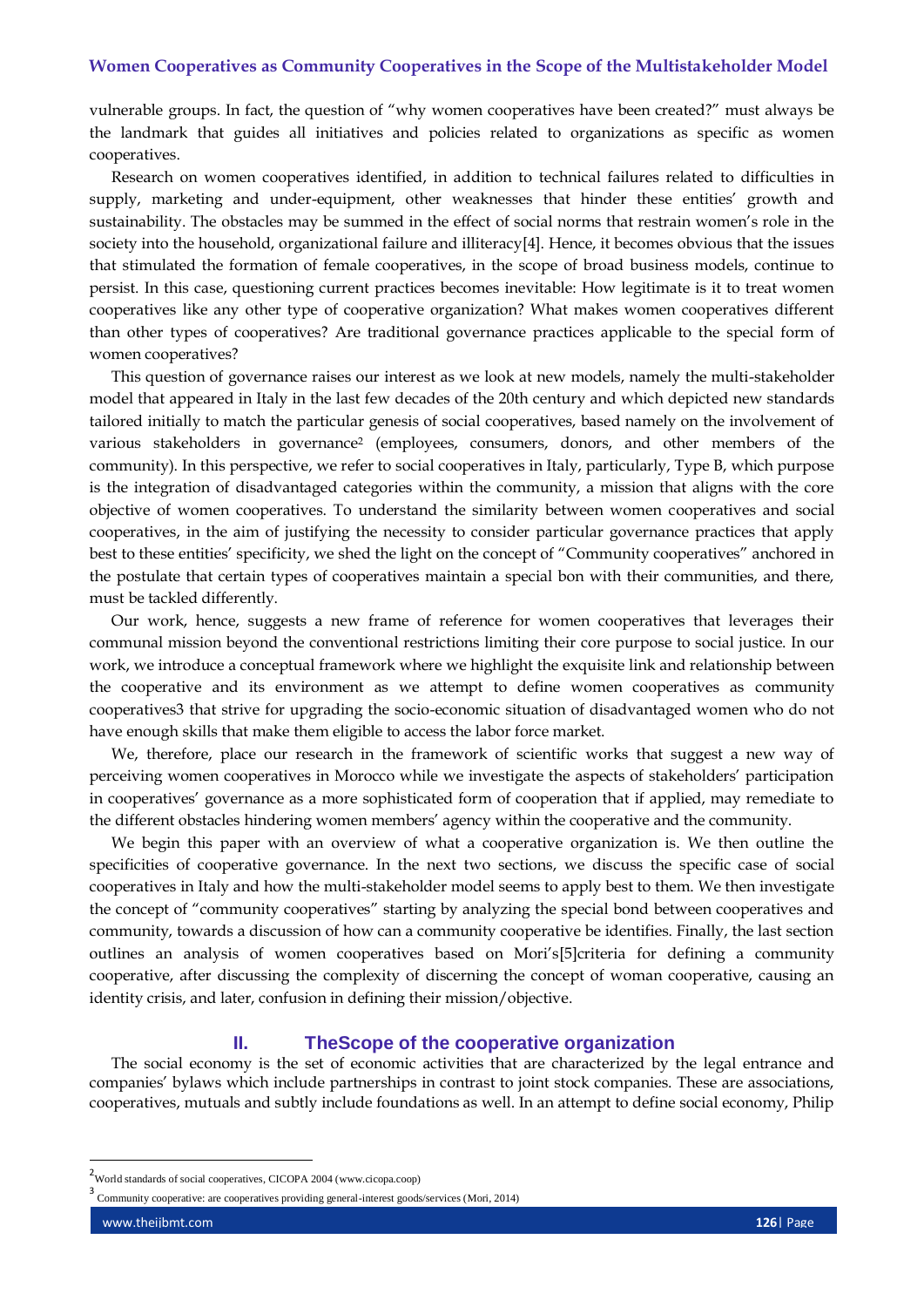Kotler says that social economy is a term invented by Muhammad Yunus to describe a company that makes money while impacting the society in which it operates[6].

The most important descriptive proposal was the Charter of the school of Social Economy directors promoted by the Permanent European Conference on cooperatives, mutuals, associations and foundations. It expresses the following:

- The primacy of the individual and social objective over capital;
- Voluntary and open membership;
- Democratic control by members;
- The combination of members' interests / users and / or the general interest;
- Defense and application of the principle of solidarity and responsibility;
- Self-management and independence from public authorities;
- The surplus is used to achieve the objectives of sustainable development.

A "cooperative" is a particular application of a very old concept: cooperation; the latter can be defined as a social process in which individuals gather to achieve a common goal. The term "cooperation" is not novice and it was present at all ages of mankind.

The cooperative is an economic organization defined as a social utopia and a practical experience in the late 19th century and was gradually specified in the law of some countries in the 20th century[7]. Its codification, varying across national contexts, refers to a set of values, principles and rules set out by the International Cooperative Alliance (ICA): a cooperative is "an autonomous association of persons united voluntarily to meet their aspirations and economic, social and cultural needs through a company which ownership is collective and where authority and control are practiced democratically"4. It is defined by principles of free and voluntary membership, autonomy, democratic administration (one member, one vote) and solidarity-inspired economic participation (members' participation in equity, indivisible and unremunerated equity).

# **III. The concept of governance:**

Although it shares many common features with the governance of traditional businesses, governance in social enterprises arises differently. From a stakeholders' perspective, the level of their participation and representation in governance structures differentiates cooperatives from other types of organizations. The importance of these social and environmental aspects stimulates a complex environment in which the influence of stakeholders plays a key role in governance and, thus, in the sustainability of cooperatives. Essential is the idea that organizations have responsibilities towards stakeholder groups and thus, implicitly towards social entities[8]. The logic of capitalist rationality focuses on meeting the interests of individuals and considers that game theory is the best mechanism to achieve collective prosperity[9]. In contrast, the social economy highlights a logical alternative centered on the common good and the collective ability to give shape to the economy.

The model put forward by [10]inspired by the stakeholder theory [11]contributes to the formulation of the ontological theory of stakeholders. This theory provides a broader perspective of stakeholder participation, which multitude is inherent to social economy enterprises and goes beyond restrictions related to equity inflows.

The term "governance", despite its existence for many years, has only become popular amongst research and practice in the past 40 years. If we look at the available definitions of the word governance, would find that there is a sense a broadness within it: In fact, Governance is generally concerned with governing the different stakes within the organization as well as the relationship between the board and management and how the first entity exercises proper control over the second one, how are policies set and what mechanisms are established to drive all concerned parties to apply and respect them.

Cooperatives, like other forms of social and solidarity economy enterprises tend to adopt a specific form of governance. In fact, several questions have been posed as to why these entities prefer to maintain a horizontal form of organization and install informal networks of relationships rather than formal forms of hierarchical structure<sup>[12]</sup>.

The literature on cooperatives' governance has shown that the latter forms of social and solidarity economy enterprises tend to deal with their managers differently than corporate enterprises and that the

 $\overline{a}$ 

<sup>4</sup> International Cooperative Alliance (ICA), 2013 (www.ica.coop)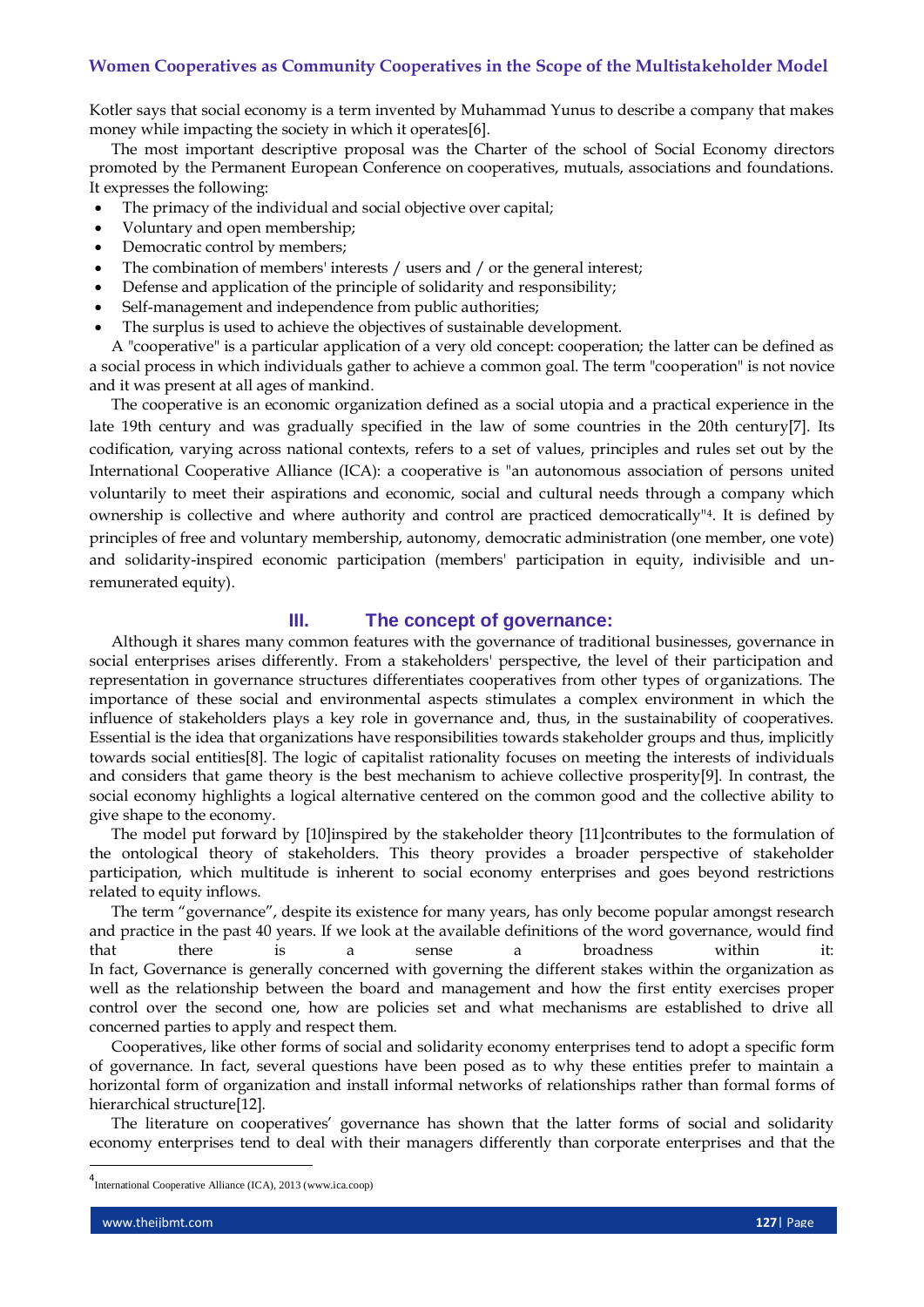relationships between the members, managers and the board of directors is established generally grounded in cooperative values and principles and is based on informal, implicit contracts instead of high-powered incentives to their managers [13]. Empirically, the legislation governing cooperatives differ from a country to another, of course, taking into consideration the specificity of contextual factors. In some countries like Morocco, for example, cooperative law 12-112 applies to all coops regardless of type or sector of activity. In Italy, on the other hand, the legislator has considered certain specificities of certain cooperative types and has, thus, established specific laws for certain types of cooperatives and has addressed their governance differently seeing their exquisite nature (Law 381/91 on social cooperatives). This leads us to question how efficient are broad policies in countries such as Morocco, especially those addressing governance practices, supposed to apply to all types of cooperatives regardless of their mission/vocation, regardless of their reason of existence.

# **IV. The case of social cooperatives in Italy**

For some coops, traditional governance is no longer effective. The Italian law on social cooperatives was the first to recognize that in a cooperative, the aim, mission or vocation of the latter alters the way it needs to be approached. Social cooperatives have been initiated to benefit the whole community rather than serving the sole interest of its members5. The adoption of this Italian bill made of Italy one of the most solid models and references on community service and public benefit in the world. This being said, the Italian legislation still maintains as a building block of its cooperative law that every cooperative is entitled to serve the interest of its members.

According to the law 381/91 on social cooperatives: "Social cooperatives are intended to pursue the general interest of the community, the human promotion and social integration of citizens through:

A) The management of social, health and educational services;

B) Carrying out various activities - agricultural, industrial, commercial or service - aimed at providing employment for disadvantaged persons." Legge 381/91 – Articolo1.

The latter mentioned points correspond to the two types of social cooperatives defined by the law:

Type A: Operates for the provision of social, educational and cultural services;

Type B: Carries out various activities while bringing together permanent workers and disadvantaged unemployed people who wish to integrate the labor market.

In the case of social cooperatives, serving the specific interest of members synchronically with the public interest of community members makes them an exquisite case of complementary missions and purposes. In this case, social cooperatives work differently than the rest of coops. They strive to provide welfare in a direct manner to its members, yet, under this same lens, the nature of these services is seen to promote social justice while touching the society at large by having both direct and indirect effects on the rest of community members.

# **I. Multi-Stakeholdership: A specific model of governance for a specific type of coop**

The Multi-stakeholder governance model sets a governance structure that aims to involve stakeholders by encouraging them to participate in dialogue, decision-making and the implementation of solutions to problems and the achievement of common goals[14].

In Italy, the United States and Canada, the emphasis of the roles and functions of stakeholders and actors affecting the cooperative led to an enhanced form of the cooperative sector upgrade. It represented an example of growth since its adoption fifteen years ago. The multi-stakeholder model was inspired by the Italian cooperative model which emerged from the Emilia Romagna region in 1991. It was implemented later following the enactment of a law that organized cooperatives activity and ensured the inclusion of employees, consumers, donors, and members of the community.

In the United States and Canada, this model was adopted to fight the repercussions of the economic crisis. For example, the case of "Oklahoma Food Cooperative"6, a cooperative located in the state of Oklahoma in the US, illustrates how the adoption of this model connects local food farmers and consumers who represent the Oklahoma community to create a system of production and local food consumption. Both categories of stakeholders participate in the elections of members of the Board of Directors and transact in accordance to the cooperatives" central project: "There is a larger collective need that goes beyond one

6 www.oklahomafood.coop

<sup>5</sup> Legge 381/91 sulle cooperative sociali: Chap 1, statute No. 381, 1991

www.theijbmt.com **128**| Page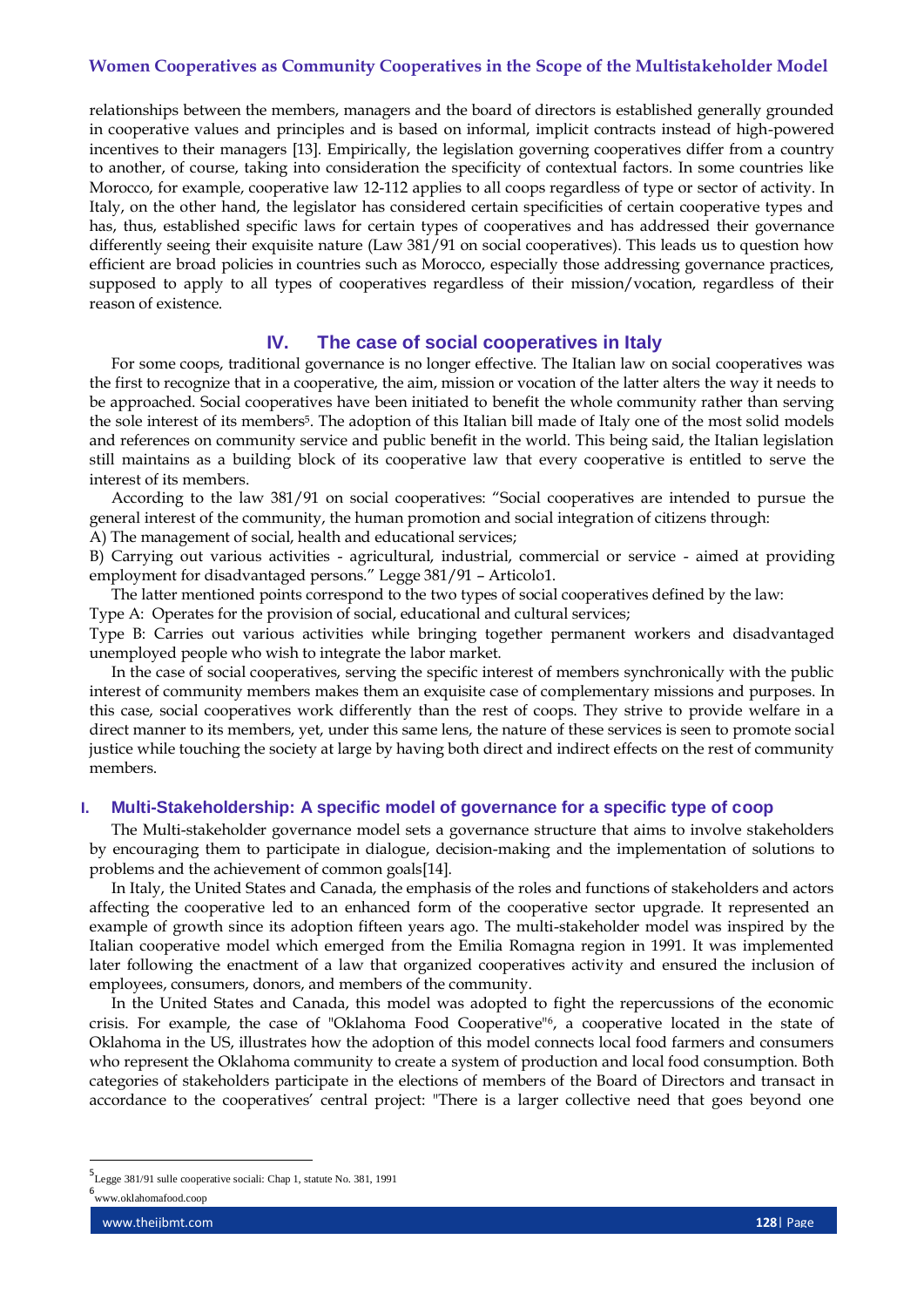Particular interest"[15]. What is obvious is that in general, despite the considerable breach of information, support and interest in this approach, the number of multi-stakeholder cooperatives continues to grow[16].

According to[17], the multi-stakeholder cooperative is the logical translation of the seventh cooperative principle (concern for the community) defined by the "ICA". In more and more countries, multistakeholdership is institutionalized in the social enterprise laws and regulations, based on the cooperative model in which there is cooperation between workers, consumers, public authorities, and other stakeholders.

The global standards of social cooperatives<sup>7</sup> established in 2011 by CICOPA<sup>8</sup> clearly outline governance as a specific characteristic of multi-stakeholder cooperatives due to their exquisite way in which they are anchored in the community. The multi-stakeholder cooperatives are characterized by being open to more than one class of members and increased sensitivity to community needs. In fact, mutli-stakeholder cooperatives are defined as community coops as the social" perspective is naturally aligned with their structure and objectives as they exist to serve a part of society.

While cooperatives generally focus on the needs of a single type of members, multi-stakeholder cooperatives focus on the issues that affect the wider community and are addressed through the involvement of different types of actors[18].

#### **II. The cooperative-community relationship: A particular bond**

If we refer to the seven cooperation principles<sup>9</sup> established by the International Cooperative Alliance (ICA), we will find "concern for community", which represents the 7th principle and frames the necessity that the cooperative organization works for the sustainable development of its community. In other words, it implicitly incorporates the concern and the role of the cooperative in its community"s economic, social and cultural development. Further, the ICA has also identified the core values that all cooperative organizations must share, apply, believe in and transmit throughout its structural bodies to fit into the global philosophy of cooperation. These values are: self-help, self-responsibility, democracy, equality, equity, solidarity, honesty, openness, social responsibility and caring for others.

It is, thus, clear that an important part of the cooperative identity integrates within it the urge for cooperatives to create and maintain a close bond with their entourage through social responsibility, community service and development. The questions that come to mind, therefore, are as follows: How do cooperatives relate to their community? How is the bond created and what is the role of the cooperative in community development?

Cooperative are organizations that are required to submerge within today"s economy in order to be able to survive, and consequently, will need to perform according to the rules and guidelines that regular businesses are ought to comply with. The professionalization of cooperative organizations has been not only a true challenge but also an important requirement to be able to align with the current pace of competitiveness. Therefore, these entities are forced to evolve in a way that does not differ from that of other forms of enterprises specifically in terms of their complex organizational structure, their technological slot, their management processes, activity and even their relation to the environment. However, this total iteration of the cooperative organization may cause a dilution of the essence and the cause of existence of this organizational form. Mirroring the capitalist form of organizations will therefore oppose the formerly mentioned cooperative principles and values and such sharp focus on economic management creates a certain dichotomy that opposes business and social and stipulates that in order to be competitive in the market, cooperatives must be less "cooperative". In this perspective, cooperatives must deny their basic characteristics and the relationship linking them to the community must be placed apart.

Community development is a dynamic process that engages people from a certain community through actions that are not owned by an owner but by every member of that community[19]. If we look closely at this statement, we can figure that it resembles the main characteristic of a cooperative organization, which consists of collective ownership of an organization where access is open to all and where common goods are built based on democratic and participatory management processes. [20]advances that actors in the community can build a common good if they work together in a community action where they provide a true sense of social responsibility as well as their physical, mental and material contributions. It is such philosophy of collective action that can promote values such as solidarity and upgrade the sense of

 $\overline{a}$ 

<sup>7</sup> The global standards of social cooperative (http://www.cicopa.coop/cicopa\_old/IMG/pdf/world\_standards\_of\_social\_cooperatives\_en-4.pdf)

<sup>8</sup> CICOPA or International Organization of Industrial and Service Cooperatives, A Sector of the International Cooperative Alliance

<sup>9</sup> The International Cooperative Alliance has established seven principles that are used by all cooperative organizations as guidelines to put cooperative values into practice. We refer the reader to the ICA's platform to learn about these principles: https://ica.coop/en/whats-co-op/co-operative-identity-values-principles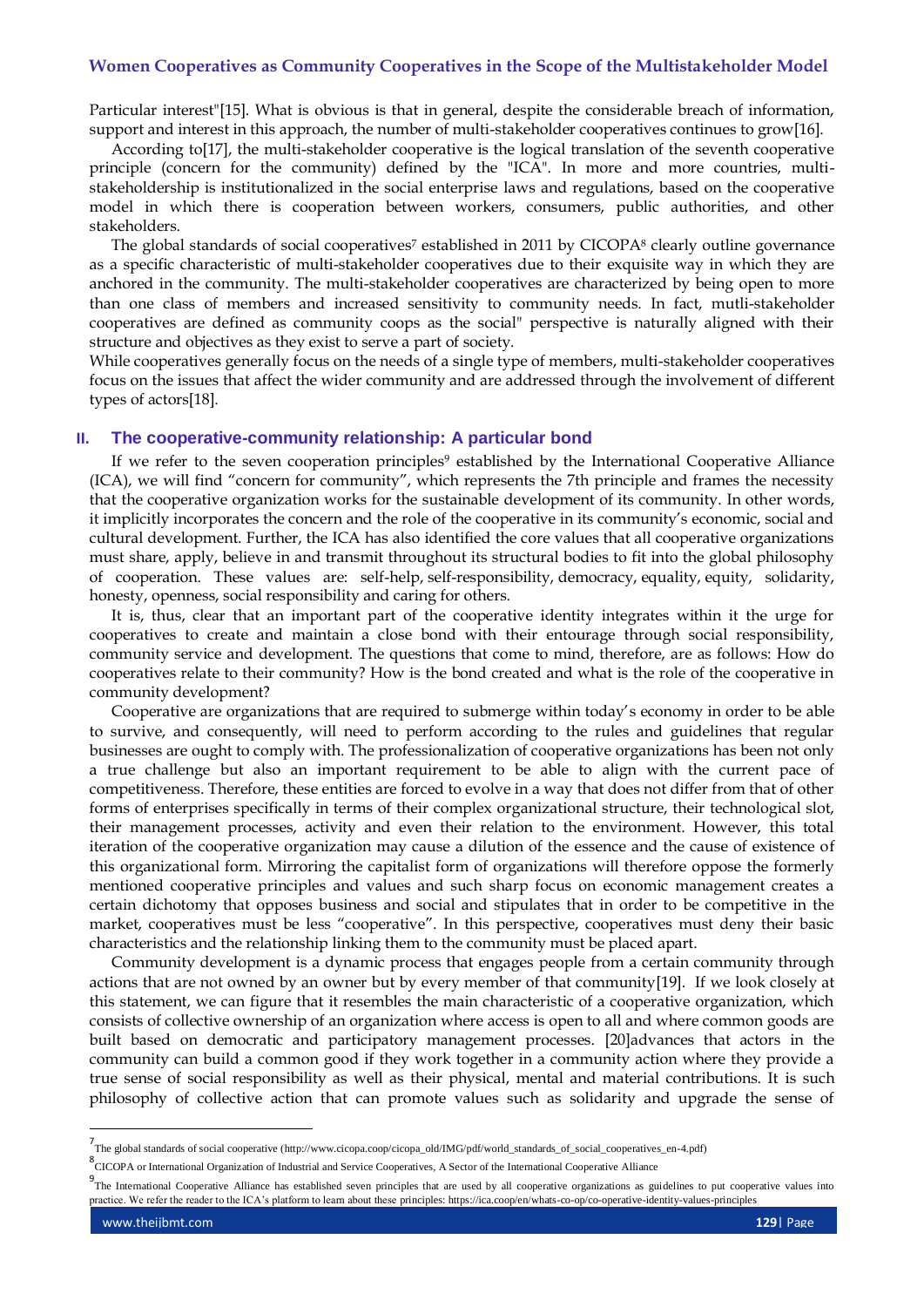citizenship amongst community members as they become empowered to participate in the management of public policies. Citizens will therefore become real actors in the development process. It is then by empowering community members and strengthening their participation scopes and abilities that we act on promoting development.

As we project these advances on the cooperative conjuncture, based on the fact that cooperatives are built upon collective action, we may infer that by promoting socio-economic welfare and upgrading members" quality of life through mechanisms of participation and democracy, cooperative organizations adopt a posture of development.

#### **III. The rise of community cooperatives:**

Since the cooperative movement started emerging in the 18th century, it was built upon one philosophy based on the formation of groups of people/members that enjoy similar social or professional criteria and who come together to serve their mutual/common interests. The Rochdale Society's principles, which represent the founding bylaws of the movement, explicitly underlined this feature of cooperatives: "The objects and plans of this Society are to form arrangements for the pecuniary benefit and the improvement of the social and domestic condition of its members10. Accordingly, worker cooperatives, producer cooperatives and even agricultural and housing ones were established and evolved according to such philosophy.

The formation of cooperatives was triggered by the aspiration to upgrade the social and economic wellbeing of the working poor. The founding fathers of the movement (such as Robert Owen, 1771-1858; William King, 1786–1865; the Rochdale Pioneers, 1844) agreed on the role of such new organizational form as a way to help socially and economically relieve the disadvantaged people thanks to the establishment of social capital and catering members' interests. The development of this movement has always been, therefore, centered around labor and characterized by a unity of individuals from homogeneous social backgrounds.

In fact, it is worth mentioning that according to authors on the history of cooperatives [21][5],the aim of early cooperatives was to serve the interests of their members, according to the traditional cooperative model, yet serving the public interest emerged implicitly and unintentionally. This idea was undertaken by economics from the classical school from an economic perspective who stated that the access of cooperatives to the market stimulates competition.[22]and [23]for example studied cooperatives from a rather socioeconomic perspective by advancing that the expansion of cooperatives helped achieve social justice in a way that allows disadvantaged people (referred to as workers who neither own capital nor land) to have access to capital and thus upgrade their socio-economic status from simple workers to capitalists or landowners. Accordingly, the latter viewed cooperatives as a means to empowering the poor and marginalized categories of the society by grating them the capacity to participate in wealth distribution through capital ownership. Hence, the cooperative"s role is not only bound to the traditional purpose of serving its own members" interests, but it also incorporates a social aspect related to their socio-economic progress, and even more, to the overcome of socio-economic injustice and unequal wealth distribution. In other words, the indirect inclination of a cooperative to serving common social interests beyond those of its members comes only if it seeks the enhancement of disadvantaged categories' situation.

It is on the end of the 19th century that a new form of community cooperatives evolved, explicitly attributing to its mission and reason of being the enhancement and upgrade of the whole society"s or community's wellbeing. Their purpose was to provide essential services of public usage, serving the needs and interests of all members of the society/community. It is, thus, in such manure that new organizational forms came along the process namely in terms of the type and nature of the goods and services produced, the organizational structure and the social group or community of reference. The first community cooperatives in this category emerged with the bloom of electrification. The first electric cooperative was started in Italy<sup>11</sup>and provided services of general interests (i.e. water and electricity) to all the members of the community. In fact, what was interesting about these electrical cooperatives was their organizational form. They were formed of members who have certainly worked to serve their own interests but also embraced open membership and allowed non-member patronage. These entities participated in providing welfare for the whole members of the community, not by the social upgrading of the disadvantaged but by providing a service of general interest to all members of the community.

<sup>10</sup> The Rochdale Pioneers Rule book ,1844

<sup>11</sup> *Societacooperativa per l'illuminazioneelettrica*founded at Chiavenna, Italy, in 1894

www.theijbmt.com **130**| Page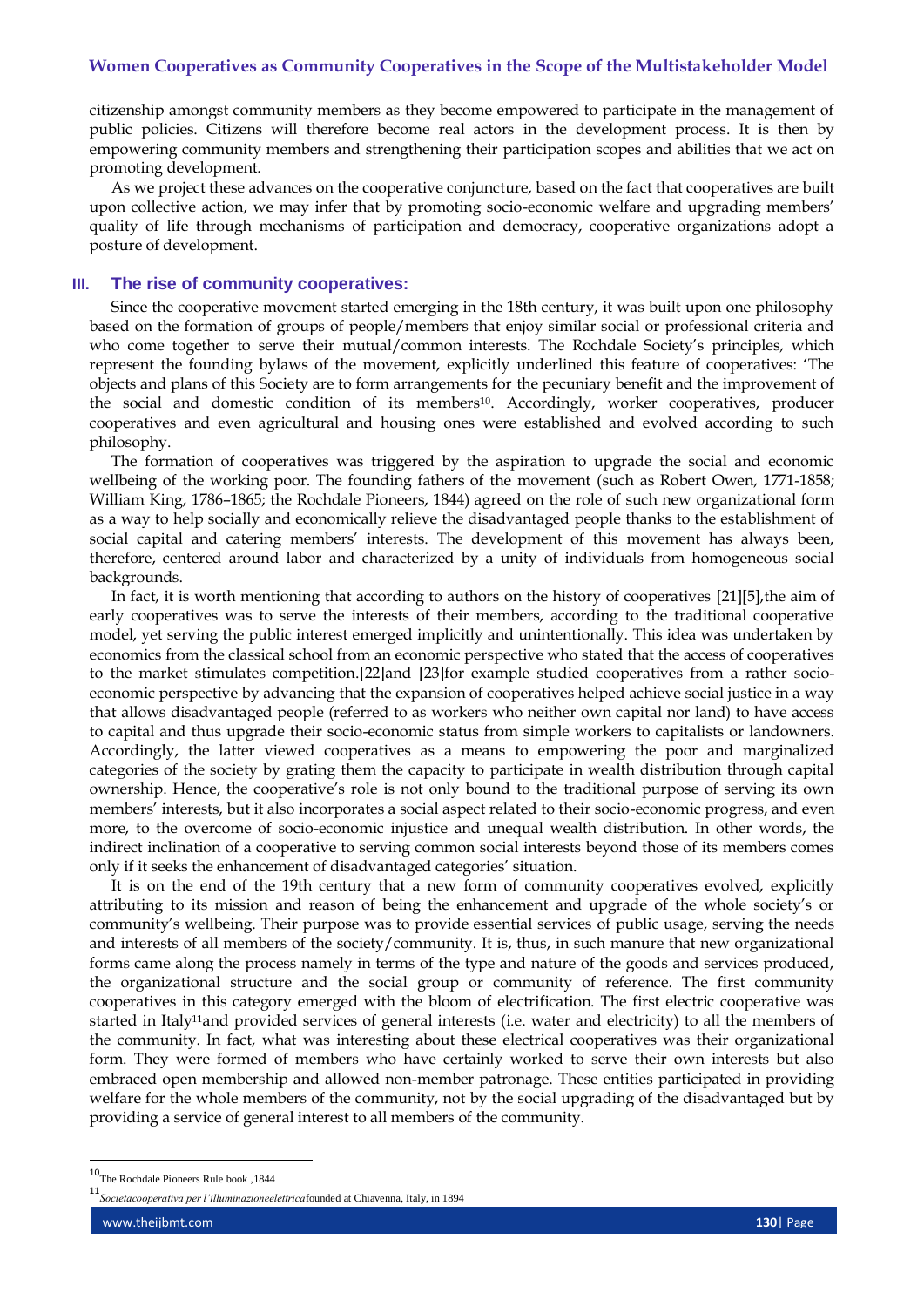This original picture started to alter gradually following important historical events namely the Oil crisis that took place in 1973 causing the shock of several economies through inflation and high rates of unemployment and poverty. As a consequence to the incapacity of the state to solve these problems, it is the people who took the initiative, in a solidarity-based framework, to come together and guarantee the minimum welfare to their fellow community members. Accordingly, these events marked the beginning of the rise of what is known as "community cooperatives"12. As a result, existing boundaries between social classes started to become blurry and concern about the fragile layers of the community increased.

# **V. Defining community cooperatives:**

In an attempt to define "community cooperatives" without a specific classification like what exists in research and in practice [5]worked on the provision of a fine definition of this category of cooperatives that removes any confusion and helps to easily identify organizations that fall into this category. We base our research on the definition provided by[5]. The latter referred to several disciplines to identify how "community institutions" in general are defined. For example, the literature on "community institutions" both in sociology and in Management identified this category as not-for-profit organizations while other definitions are about to the business field in which the organization operates, such as energy for example[24]. Accordingly, [5]adopted as a starting point, the definition provided by [25]:

"People in the local community  $\ldots$  become members of the cooperative and buy shares to finance the project" [25].

But what exactly is a community and what are the delimiting points of the concept? To discern this concept, Mori referred to the expression of "community cooperative" itself and underlined the fact that every cooperative is actually linked to a community, be it a farmer cooperative (farmers in this case), worker cooperatives (workers in this one), hence why, he places as a first criteria to define a community cooperative to restricting our thinking to a physical community at first. It is from here that rises the territorial delimitation based on the specificity of these organization: providing goods which are of interest to the whole community" which means, members or non-members. In other words, the provision of the product or service directly impacts the social and economic development of the local area. An important element highlighted by Mori was the scope of the good or service's usage. According to him, the fact of being resident to the territory does justify the use of a "community product or service" provided by the community cooperatives. This implies that as a resident, the service would still be of interest to me, yet I may not use it immediately, buy may use it in the future.

"Citizenship" is the second criteria. Under this criterion, the use and interest in the good/service is overpassed to the affiliation or pertinence to a specific local territory. In this case, the formation of the cooperative is not bound to a professional or a social group, rather, any citizen belonging to the community has the ability to join it.

In the third place, the third criterion is said to be quite restrictive in defining a community cooperative. It is the open and non-discriminatory access to community members. This criterion aligns with the ICA"s principle of "open-membership". Under this factor, the interest in the service or product is not bound of whether it is used actually or immediately, rather, it is the fact that the citizens of the community represent potential users of it in the future and especially not denied access to it under any condition.

The Italian law on social cooperative, for example, to distinguish between organizations that fall under community cooperatives, requires conscious and explicit highlight of the public benefit the cooperative provides and insists on the fact that for a community cooperative, working on the execution of this public benefit, thus social justice, must be also included in its aim and identity.

# **VI. Women cooperatives: an identity crisis?**

Participation in cooperatives or other forms of collective activity has dramatically improved and changed perceptions about women"s roles and capabilities as active members of the society. Women"s membership in a collective action can strengthen their social capital, access to resources and improve their management and leadership skills13. In the quest of finding a clear and proper definition of women cooperatives, we find ourselves facing a very large scope of advances on what a female cooperative is, each being framed according to a contextual standpoint. For example, in rural Nigeria and rural India, women cooperatives are viewed as a group of female members who engage in collective activities for the purpose of achieving an economic wellbeing for them and their families [26][27]. In Uganda, women cooperatives are seen as a mean

<sup>12</sup> Mori (2014) defined community cooperatives as "cooperatives which essentially provide services of general interest to a whole community".

<sup>13</sup> Bureau of Applied Research in Anthropology, 2013.

www.theijbmt.com **131**| Page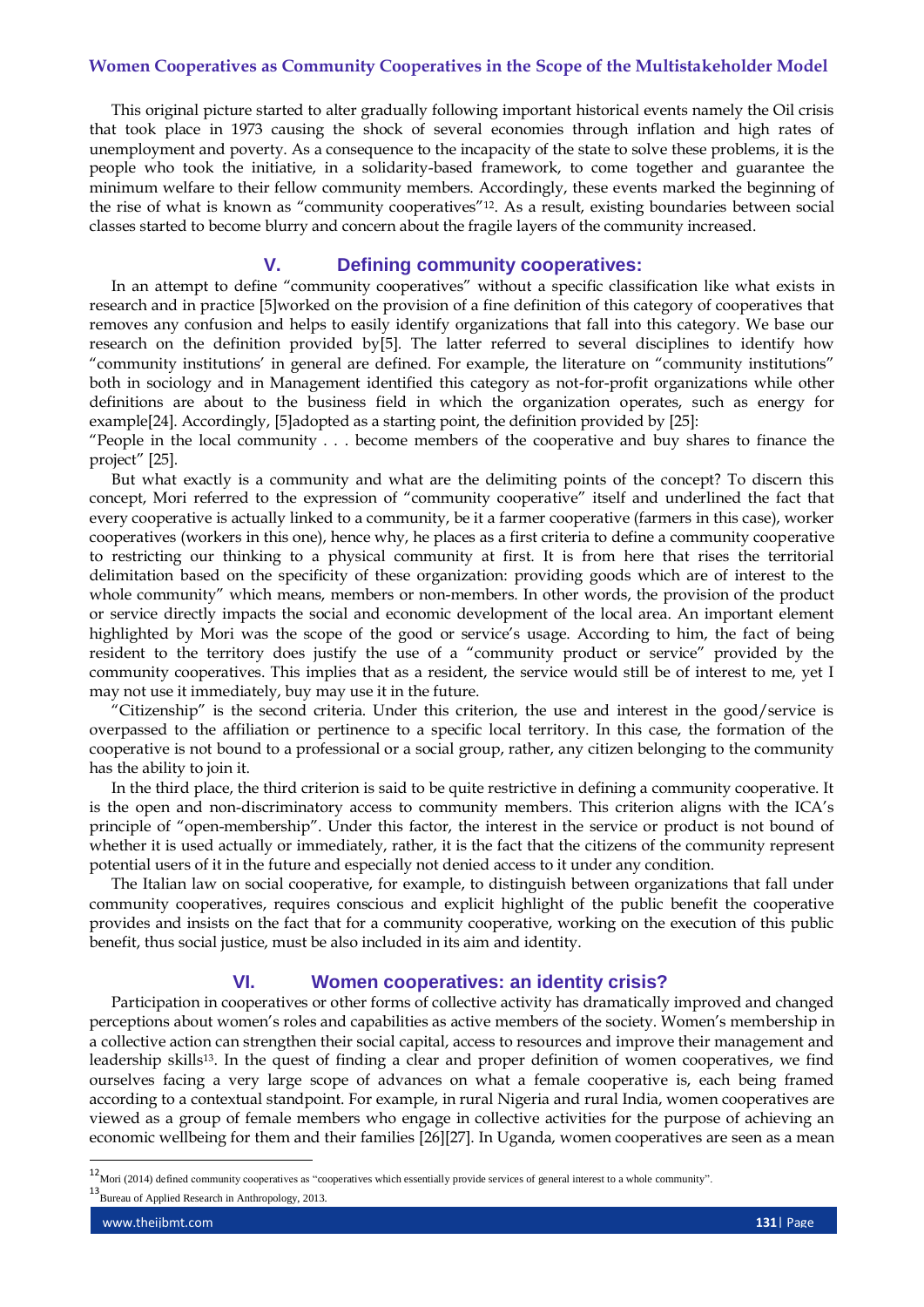to changing the daily lives of its members and the wider community<sup>14</sup>. In Morocco, the National Office of Development and Cooperation (ODCO) identifies women cooperatives as:

"Cooperatives created exclusively by women with the aim of improving their living conditions by allowing them to benefit from their right to adequate income and giving them the power to make decision, which will have an effect on their family life as well as the education of their children15." ODCO, Morocco.

This multitude in defining women cooperatives draws on the complexity of discerning this concept often causing a random implementation of practices and sometimes even policies, yet, what is clear is that by looking at all these advances in identifying a female cooperative, the extent to the community is an integral part of their identity become undeniable.

# **VII. Are women cooperatives a form of community cooperatives?**

To answer this question, we shall look deeper into the social, economic and cultural antecedents of women cooperatives.

Research on female cooperatives in particular, in addition to technical failures related to supply, marketing and underdevelopment difficulties [28] also reveals other weaknesses such as:

- The time factor and the traditional reductive perception of the role of women in society (e.g. looking after their home and their family);

- Illiteracy, lack of training, education and support that lead to a lack of self-confidence among women members.

Due in particular to traditions and culture, the experience of discrimination of women in most countries especially those of the Third World - in almost all spheres of society (education, politics ... etc.) has a direct impact on their living conditions, which hinder their integration into socio-economic development as responsible persons.

In such a highly patriarchal social structure - undoubtedly not the sole in the world yet probably one in which social stigma and stereotypes are more pronounced - gender is a socially constructed phenomenon and is represented by men and women who are brought together within the institutional framework of marriage where women"s role is perceived to be within the context of the home [29] and where the role of men is bound of financial support, bread winning and decision making outside the home [30].

In Morocco, for instance, women are attributed the job of taking care of their house and family as a priority role. Women are held responsible for the wellbeing of the family and household care regardless of their responsibilities outside the latter. Women"s roles are stigmatized through the perception that they are only designed to stick to household tasks and responsibilities dramatically influence women"s use of time and participation in the labor force16.

Additionally, inactivity seems to be generally related to little or no education while educated women are more likely to actively take part of the labor force<sup>17</sup>. Yet, even educated women face lower participation rates in comparison to their male counterparts. Accordingly, education is an important factor related to women"s access to employment both in rural and urban areas.

Substantially, marriage and mobility also represent key factors that explain women"s activity outside the household. Married women are less likely to participate in the labor force due to several reasons including stigma and social norms and the number of children within the household. Restricted mobility is imposed on women due to cultural norms and tightens the scope of their access to employment outside the community. In fact, in some areas, a woman may be granted permission to move only in the case of the presence of an extended member of the family in the destination<sup>18</sup>.

All these factors collectively hinder women"s agency which has a crucial role in establishing a solid ground for their socio-economic emancipation that can only be achieved through their inclusion in the labor force.

We may, thus, infer that the liberation of women by empowering them through their integration in entrepreneurial initiatives represents not only an answer to their social and cultural oppression; furthermore, it even stimulates a direct projection on the socio-economic growth of their community.

 14 <http://healthmarketinnovations.org/program/uganda-private-midwives-organization-upmo>

<sup>15</sup> "Ce sont des coopératives créées exclusivement entre femmes ayant comme objectif d'améliorer leurs conditions de vie en les faisant bénéficier du droit à un revenu suffisant et d'un pouvoir de prise de décision, ce qui aura des répercussions sur leur vie de famille et l'éducation de leurs enfants." <u>www.odco.gov.ma</u><br><sup>16</sup> World Development Report, 2012

<sup>17</sup> Labor Force Survey (LFS), 2011 18 World Bank Report, 2015

www.theijbmt.com **132**| Page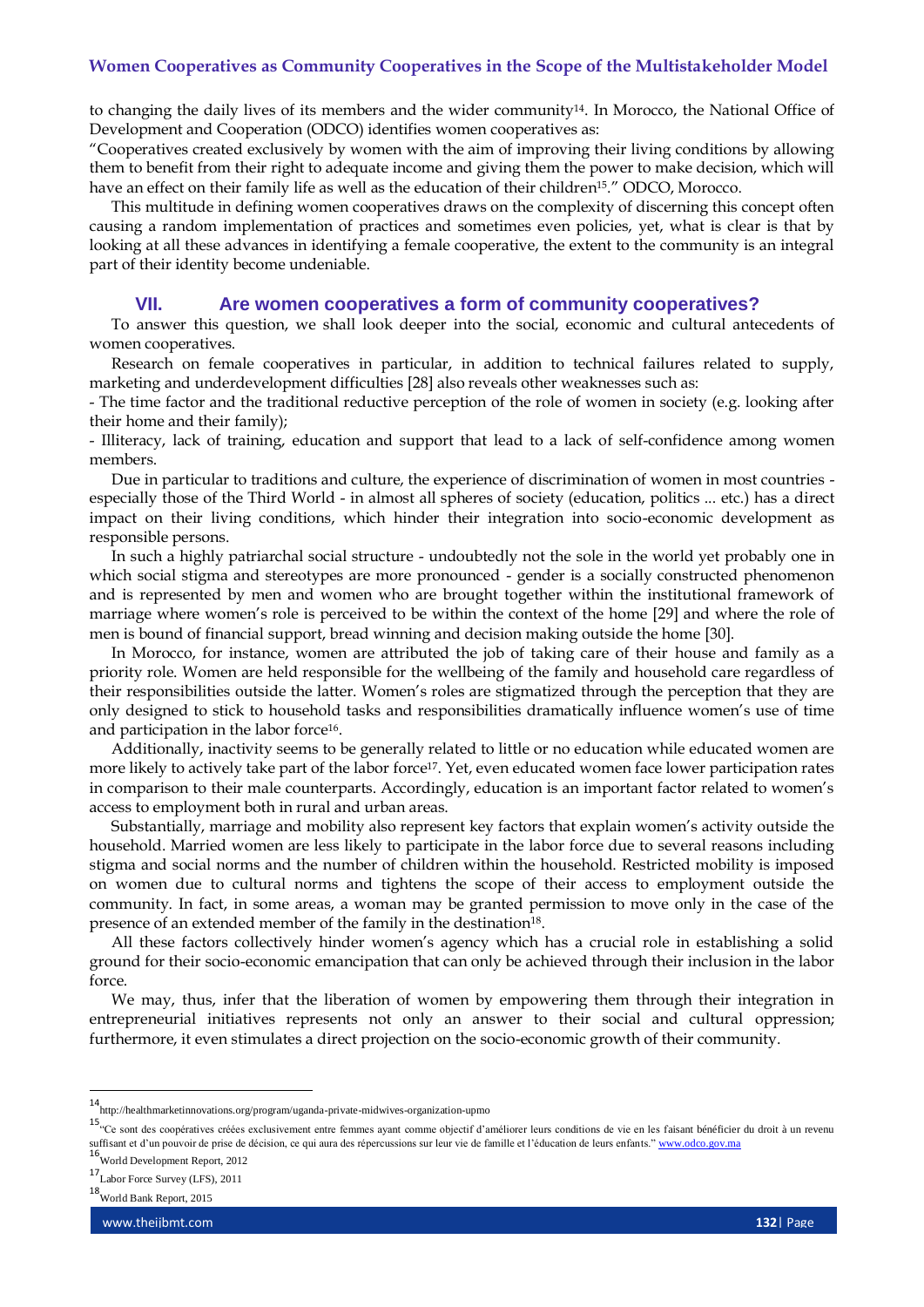According to [31]what characterizes female cooperative is the fact that its members work collectively to solve a common problem while taking advantage of the opportunities offered by the market. Because of their social and local roots, cooperatives are more sensitive to the needs of their members and their community.

Applying the cooperative model to women allows them to partner to start a business that will meet their needs. This phenomenon, which is perfectly visible in rural areas where living conditions are more discriminating, has enabled women to find some place as active actors at the economic and social level.

[32]assert that women cooperatives in emerging countries contribute to the promotion of their territories of reference by confectioning and supplying goods and services across valuing local products and preserving local cultural heritage. In Morocco, the identity of women cooperatives is strongly connected to the good or service they provide. These are permanently connected to a traditional know-how, a heritage related to some skills they have learned from their mothers or grandmothers. Hence, the produce or output made and supplied by these women incorporates effectively a piece of the territory they belong to and represent through their cooperatives.

While projecting on the analytical developments of [5]in his quest of defining a "Community cooperative", we can observe that:

At the level of the organization: the cooperative is formed of a group of women from a certain special territory (region, county, city, country) that come together to create value for themselves, for their region and for their country. Territorial inking in this case is realized through the anchorage of the cooperative, their members and their supplied output in the same territory.

At the product level: The stake here is double edged in a sense that a reflection on the identity of the cooperative itself is required. The question here is: Is the female cooperative defined by the activity (product/service) it provides or by its reason why it was started and exists? In fact, nowadays, and in the quest of increasing the professionalization of women cooperatives, we observe that the different actors in the field of cooperative development apply a sharp focus on the economic and managerial factors implied in female cooperatives. [4]advanced that scientifically speaking the majority of the research available on women cooperatives is related to their operational, managerial or environmental aspects. In this perspective, female cooperatives are rather perceived and defined based on their economic activity (e.g. an Argan coop is identified as an Argan producing enterprise). Herein, a more important element in identifying women cooperatives is omitted: it is the reason behind their existence "the inclusion of marginalized and underprivileged women in the labor market and the upgrade of their socio-economic development". Accordingly, the whole perception of what a women cooperative is must be altered towards a rather two-edged definition:

-A definition by the product/service or activity

- A definition by the mission

It is, in fact, this second element of a woman cooperative's identity that may justify Mori's position on the use of the cooperative's product or service. According to [5], a community cooperative must provide a product or a service that is used by all members of the community or, in another case, the latter represent potential users in the future. In this sense, the product or service provided by the female cooperative is a product that incorporates a whole heritage / heritage, has a meaning and value for all con-citizens (Ex: Argan, carpets, Henna, Almonds, roses ... etc) and is used or may be used in the future by all the members of the community since it is part of their own identity, tradition and heritage[33]. Secondly, another service that all female cooperatives provide to their community member is the cooperative platform itself which is open to all the females of the community who may join it immediately or may consider doing so in the future. It is indeed the mission of the female cooperative that is built upon the provision of a social "service" which is the opportunity to provide work for the females of the community. This aspect also justifies the second condition provided by [5]in regards to identifying a community cooperative, related to "Open access/membership". In fact, the existence of the cooperative provides a service for all women in the region. It creates employment opportunities and facilitates socio-economic integration in the labor market (Those who use this service or still don't use it but will be able to do it in the future [5]).

At the level of the individual (The woman): The third criterion of "citizenship" stated by [5]is verified. Women members are citizens residing in a common territory and their involvement in the female cooperative represents a kind of ratification of their citizenship. The learning and practice of the cooperative action can guarantee a reconstruction of a democratic culture not only within the cooperative but also at the level of the community. Ensuring that decisions made reflect and respond to local concerns should strengthen democracy by making democratic processes more responsive. Stimulation of sensitivity towards collective deliberation and interests will guarantee the territorial and political reintegration of women as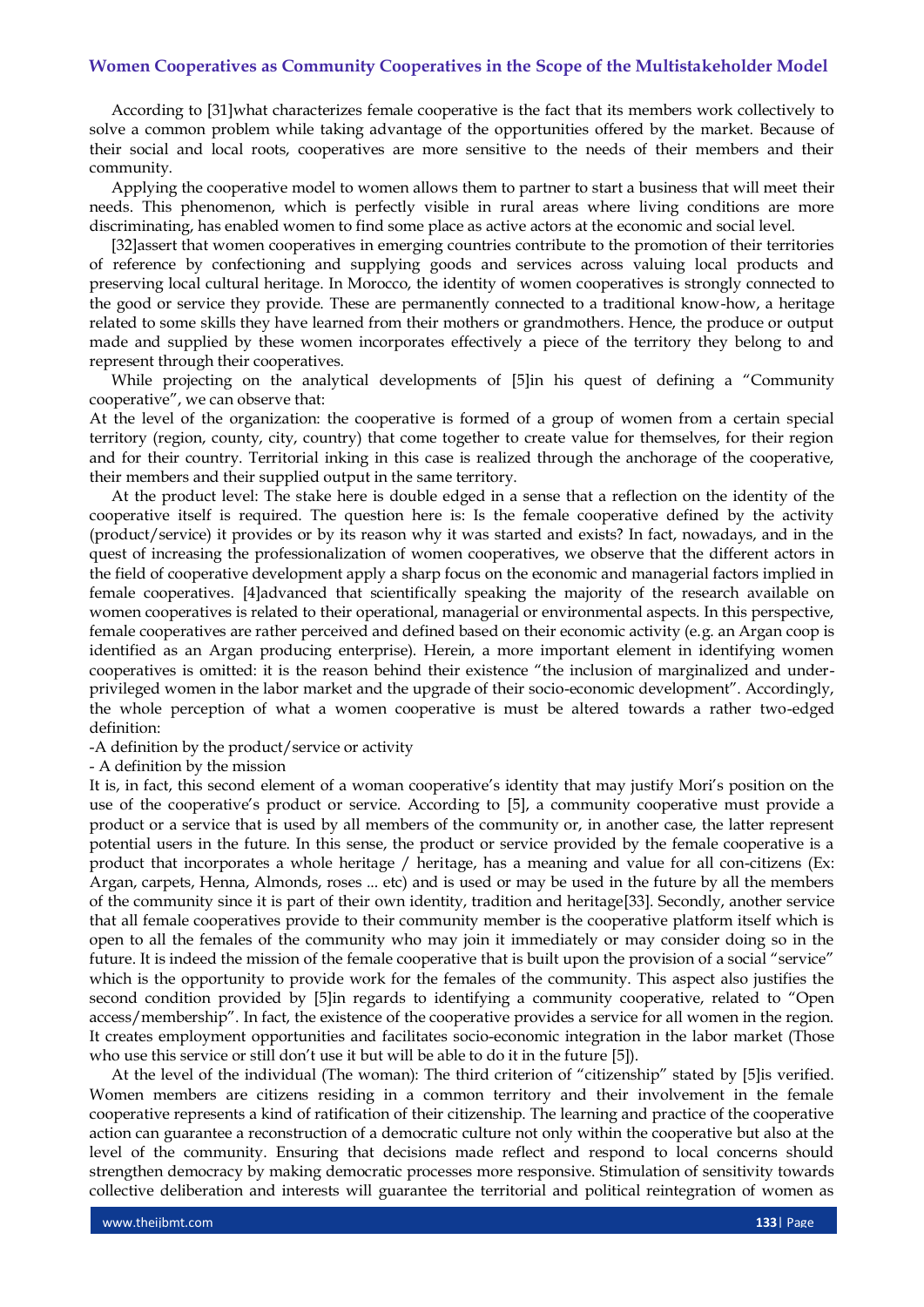active citizens who will be aware of their role and their contributions, which they will be able to adapt to the changing context in which the cooperative operates[34].

Accordingly, and based on all of the above, women cooperatives enjoy the three conditions that [5]traced to identify a community cooperative. In this perspective, the comparison of women cooperatives that practice governance traditionally and Italian social cooperatives who enjoy more advance governance practices is justified under the category of community cooperatives.

# **VIII. Conclusion**

Women cooperatives are influenced by certain specificities that call for specific models of governance which need to move away from the dominant traditional model often adopted by the majority of cooperatives. In female cooperatives, the salient anchorage in the territory that is often the reason behind the will of a group of women to start a cooperative, the output generated from a knowhow strongly marked in the members" being and the asserted citizenship principle through membership can only suggest the necessity to perceive a women cooperative differently and the importance to always use as a reference the reason this type of cooperatives was created in the first place. This new perspective gives governance another role consisting of creating a partnership, network based dynamic between the cooperative and its environment as the most efficient way to ensure sustainability of the cooperative.

At this point, our focus should be directed to how multi-stakeholder governance in cooperatives is established empirically. In fact, though small in amount, empirical evidence exists on multi-stakeholder cooperatives. Studies bridging cooperatives governance and stakeholder participation insist on the fact that multi-stakeholder processes may re-enforce democracy by increasing effective participation possibilities of persons who are directly affected by decisions and by ensuring that the decisions made reflect and align with local concerns [35]. On the other hand, the literature on multiple stakeholder cooperatives as a form of member heterogeneity presents mixed effects regarding the multi-stakeholder governance. In the Italian context, [35]admits that the struggles experienced by Italian social cooperatives cannot be attributed to their governance structures. He explains that different stakeholder groups are in fact able to maintain a focus on the overall mission and goals of these organizations; for instance, volunteer members typically contribute their time to these social cooperatives for altruistic reasons rather than to pursue individual interests. Similarly, investors are commonly donors committed to the social outcomes of these cooperatives and are not focused on financial returns. Other respondents felt that having funders involved in decision-making led to stronger ties and effective communication. Additionally, other researchers argue that the representation of divergent stakeholder groups allowed organizations to take advantage of different skill sets and fulfill both their social and economic missions [36]. Others inferred that multi-stakeholder processes may re-enforce democracy by increasing effective participation possibilities of persons who are directly affected by decisions and by ensuring that the decisions made reflect and align with the cooperative's main objectives[37].

Hence, the question of governance in the setting of women cooperatives raises our interest as we question the traditional model of governance, based on mutuality and restricted to serving cooperative members" interests only, and whether the broader forms of governance, based on extended participation, could apply to these entities more efficiently.

Through further research, we aim to address the entailments of stakeholder participation in the cooperatives" governance by identifying the factors that intervene in the success of social cooperatives in implementing good governance practices, and how such practices may serve as a model for Moroccan women cooperatives, taking into account, eventually, the particularities of the Moroccan context.

#### **References**

- [1] Bellihi H., Bendou A. & Abouali M. Le modèle coopératif marocain : un outil propice au service du développement durable:Etude de cas au sein de la coopérative féminine d"argan AJDDIGUE, *Revue Marocaine de Contrôle de Gestion, N°8,* 2019.
- [2] Merouah Z., Bendou, A & Achaba A., Cooperative Governance: What Impact on the Marketing of Saffron? Case of Saffron"s Cooperatives in the Area of Taliouine in Morocco, *Mediterranian Journal of Social Sciences, 4(10),* p. 681, 2013. http://www.richtmann.org/journal/index.php/mjss/article/view/1247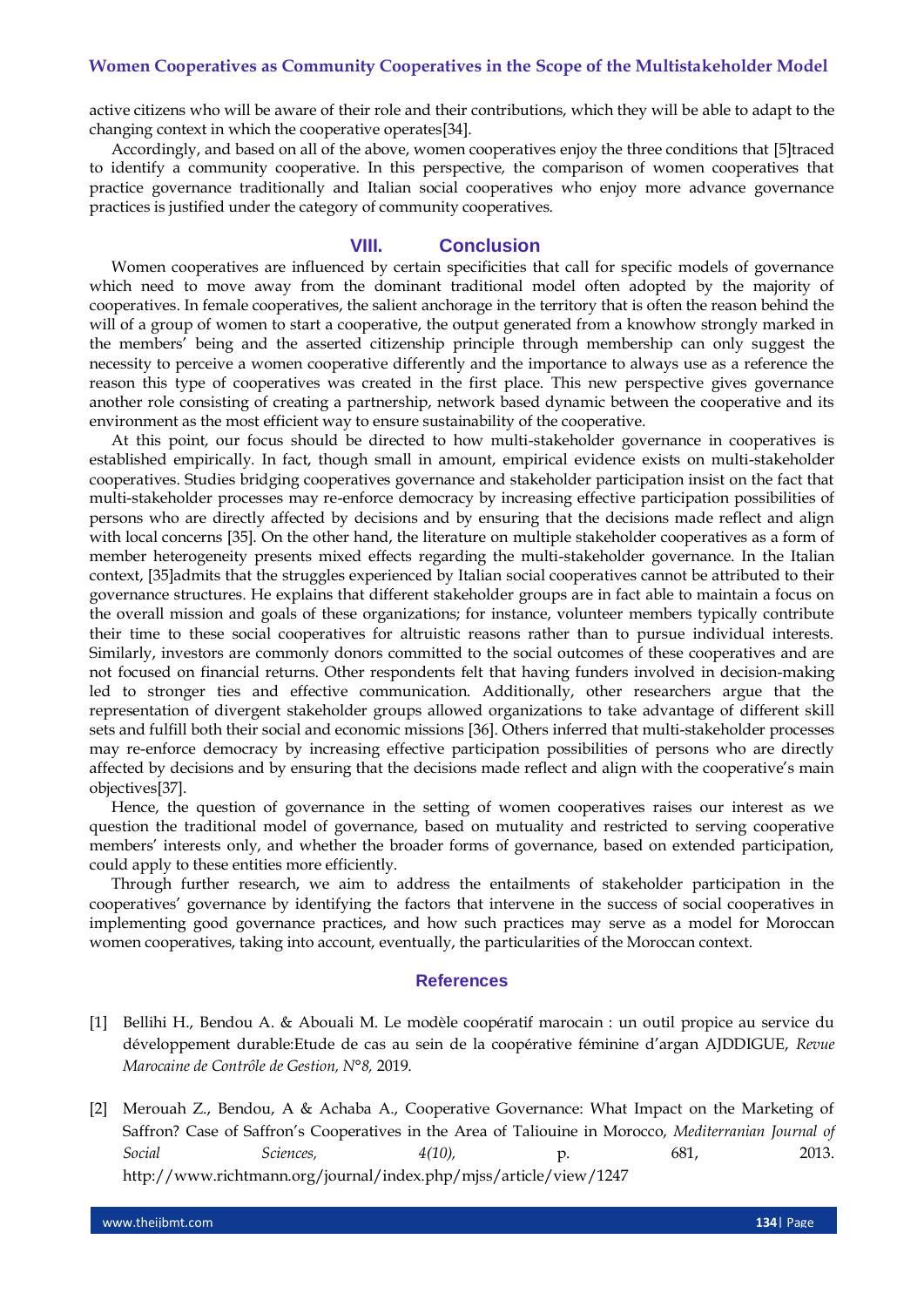- [3] Elkandoussi F., Bendou A. & M"Zali B., Les Coopératives Féminines d"Argan au Maroc : un domaine propice à la mise en place de la démarche de Développement Durable, in Colloque *international francophone, Le développement durable : débats et controverses*, 15 et 16 décembre 2011, Université Blaise Pascal, Clermont-Ferrand, 2011.
- [4] Maleko G. & Msuya R., Women participation in cooperatives: the case of selected Saccos and Amcos in Kilimanjaro, *Journal of Business Administration and Education, 7(1)*, 26th – 28th September, 2015, pp. 81- 111
- [5] Mori, P. A., Community and cooperation: the evolution of cooperatives towards new models of citizens" democratic participation in public services provision, *Annals of Public and Cooperative Economics, 14(63),* 2014.
- [6] Kotler, P., Kartajaya, H., & Setiawan, I., *Markeing 3.0: From products to customers to the human spirit*, John Wiley & Sons, 2010.
- [7] Draperi. J., L"Economie Sociale, Utopie, Partiques, Principes, *Presses de L'Economie Sociale, 11ème édition*, 2005.
- [8] Parkinson J., Legitimacy Problems in Deliberative Democracy, *Political studies association*, vol. 51, no. 1, p. 180–196, 2003.
- [9] Orléan A., Jeux évolutionnistes et normes sociales, *Economie Appliquée*, vol. 1, no. 3, pp. 177-198, 1997.
- [10] Retolaza J. & San Josa L., The social economy and stakeholder theory, an integrative framework for the socialization of capitalism, *CIRIEC Espana, Revista de economia publica, Social y Coperativa*, vol. Special issue, no. 73, pp. 193-211, 2011.
- [11] Freeman R. E., Strategic management: A stakeholder approach, *Boston: Pitman*, 1984.
- [12] Kopel M. & Marini M., Organization and governance in social economy enterprises: An introduction, *Annals of Public and Cooperative Economics, CIRIEC*, vol. 3, no. 8, pp. 309-313, 2016 .
- [13] Ittner C.D., Larcker D. F. & Pizzini M., Performance-based compensation in member-owned firms: an examination of medical group practices, *Journal of Accounting and Economics*, vol. 44, p. 300–327, 2007.
- [14] Fuchs, D., Kalfagianni, A. & Havinga, T., Actors in private food governance: the legitimacy of retail standards and multistakeholder initiatives with civil society participation, *Agriculture and Human Values ,* vol. 28, p. 353–367, 2011.
- [15] Hernandez A., "Communities Keep Jobs, Build Enterprises with Multi-Stakeholder Cooperatives," *Owners at Work*, 2011.
- [16] M. Lund, "Solidarity as a business model: multi-stakeholder cooperatives manual," *Cooperative Development Center at Kent State University*, 2011.
- [17] Pezzini E., Cooperatives, Good Companies By Definition, *in 6th International Conference on Catholic Social Thought and Management Education: The Good Company – Catholic Social Thought and Corporate Social Responsibility in Dialogue*, Pontifical University of St. Thomas , Rome, October 5-7, 2006.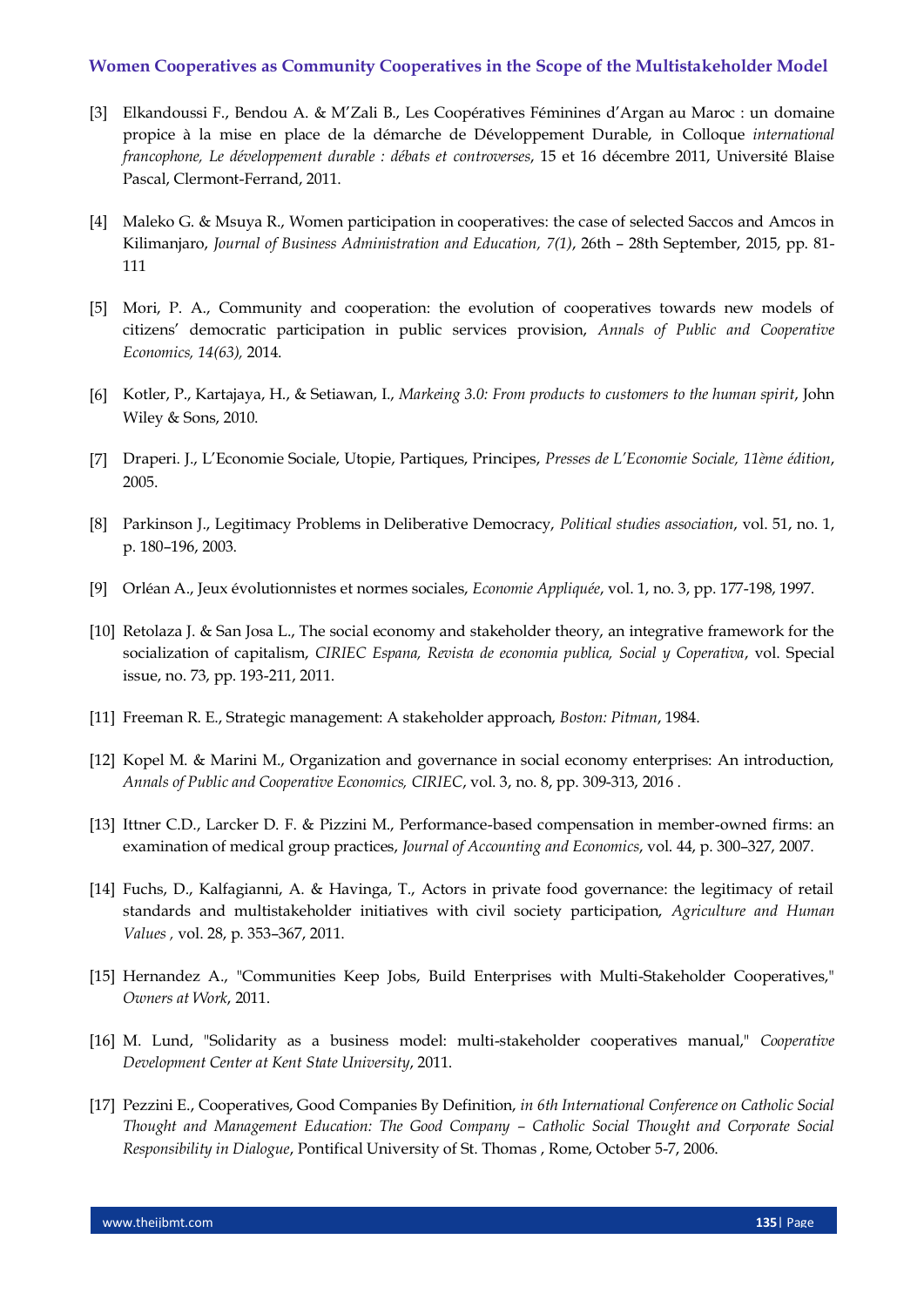- [18] Levi Y., Internal and External Principles: Inward versus Outward Orientation to Co-operatives, *International Cooperation*, vol. 94, no. 1, pp. 50-58, 2001.
- [19] Milagres, C.S.F., Arruda Souza, M. & Neves de Sousa, D., The Cooperative Organization and Community Development, in Cooperatives' Power to Innovate by L. Hammond Ketilson & M.-P. Robichaud Villetta, International Summit of Cooperatives, 2014, pp. 199-178.
- [20] Ferreira Neto A., Community Development, Rio de Janeiro: Bloch, 1987.
- [21] . Borzaga C. & Ianes A., L"economia della solidarieta*, Roma: Donzelli Editore*, 2006.
- [22] Walras L., Les associations populaires de consommation, de production et de et de crédit : leçons publiques, *Paris : Edition de 1865.*
- [23] Pareto V., I sistemi socialist, *Torino: UTET*, 1902.
- [24] Milofsky C., Neighborhood-based organizations: a market analogy, in W. Powell, ed., The Non-Profit Sector. A Research Handbook, *New Haven: Yale University Press*, 1987, p. 277–95.
- [25] Walker G., What are the barriers and incentives for community-owned means of energy production and use?, *Energy Policy*, vol. 36, no. 12, p. 4401–4405, 2008.
- [26] Amaza, Kwagbe & Amos, Analysis of women participation in agricultural cooperatives: Case Study of Borno State, Nigeria, *Annals of Borno*, vol. 15, no. 16, pp. 187-196, 1999.
- [27] Datta, P. B. and Gailey, R., Empowering Women Through Social Entrepreneurship: Case Study of a Women"s Cooperative in India, *Entrepreneurship Theory and Practice*, vol. 36, no. 3, pp. 569-587, 2012.
- [29] Moghadam V. M., Patriarchy in Transition: Women and the Changing Family in the Middle East. *Journal of Comparative Family Studies*, vol. 35, no. 2, p. 137–162, 2004.
- [30] P., Offenhauer, Women in Islamic societies, a selected review of social scientific literature, *Washington, D.C: Federal Research Division, Library of Congress*, 2005.
- [31] Lokmane. A., Le Travail Coopératif et le marketing, *REMACOOP*, no. 1, pp. 30 -33, 2011.
- [32] Zouhir H. and Hajji S., Coopératives de femmes : une forme d"entreprendre autrement, *REMACOOP*, no. 6, 2016.
- [33] Attouch. H., Spécificités du management des coopératives, *REMACOOP* , no. 3, 2012.
- [34] ElAarroumi. A. &. Oulhadj. B., La Gouvernance Multi-sociétaire : Quelles Avenues aux Défis des Coopératives Féminines, *Revue Economie, Gestion et Société (REGS),* no. 5, 2016.
- [35] Tomas. A., The rise of Social Cooperatives in Italy, *International Journal of Voluntary and Nonprofit Organizations* , vol. 15, no. 3, 2004.
- [36] Huybrechts. B., Fair Trade Organizations and Social Enterprise: Social Innovation through Hybrid Organization Models, *New York: Routledge,* 2010.